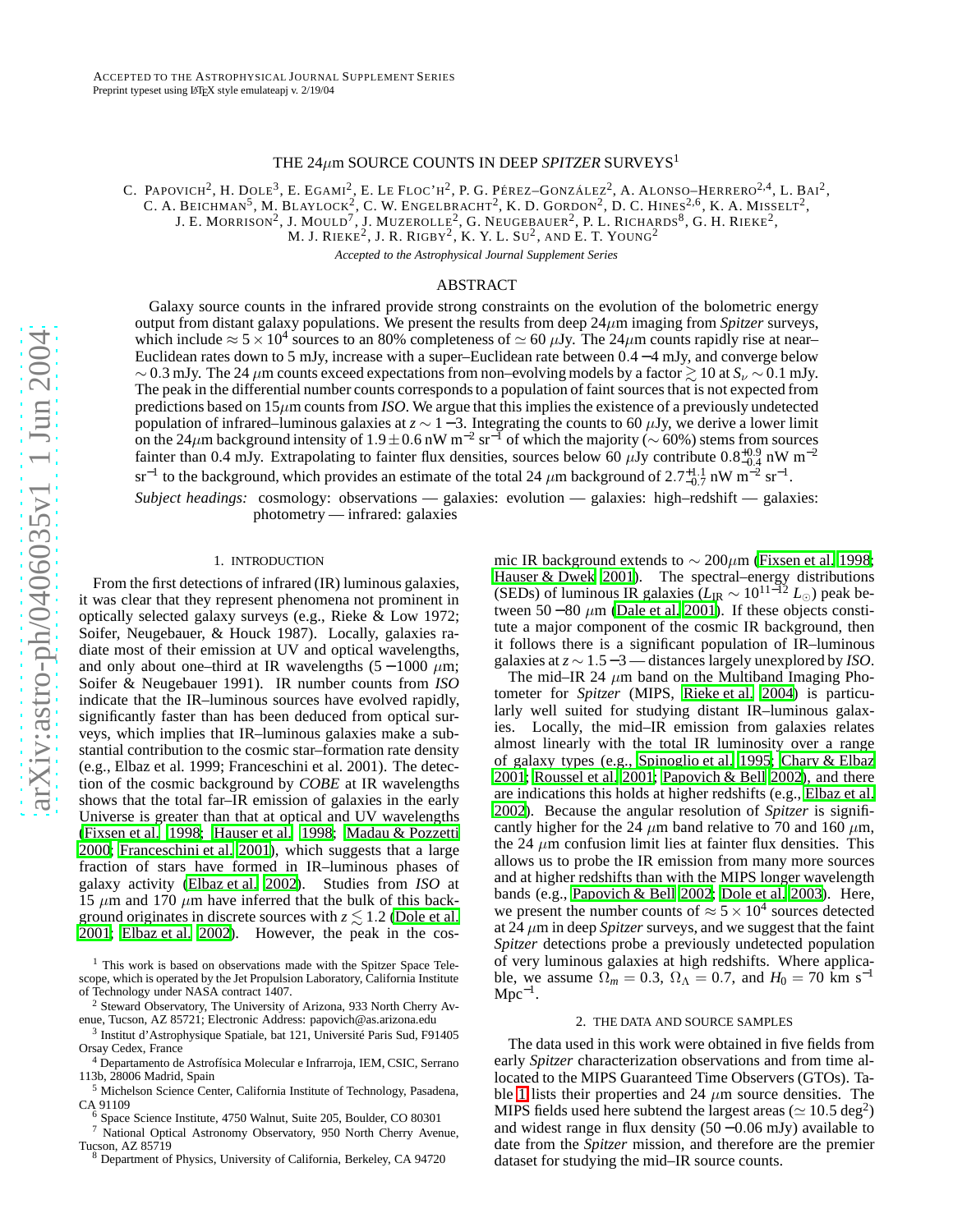<span id="page-1-0"></span>

| Field<br>(1)  | R.A.<br>(I2000.0)<br>(2) | Decl.<br>(J2000.0)<br>(3) | $\langle I_\nu \rangle$<br>$(MJy sr^{-1})$<br>(4) | Area<br>$(\text{arcmin}^2)$<br>(5) | $(t_{\rm exp})$<br>(sec)<br>(6) | $C_{80\%}$<br>$(\mu Jv)$<br>(7) | $N(> C_{80\%})$<br>$(\arcsin^{-2})$<br>(8) | $N(>300 \mu Jy)$<br>$(\arcsin^{-2})$<br>(9) |
|---------------|--------------------------|---------------------------|---------------------------------------------------|------------------------------------|---------------------------------|---------------------------------|--------------------------------------------|---------------------------------------------|
| Marano        | 03 13 52                 | $-551523$                 | 19.7                                              | 1296                               | 236                             | 170                             | 2.0                                        | 0.9                                         |
| $CDF-S$       | 03 32 28                 | $-274830$                 | 22.5                                              | 2092                               | 1378                            | 83                              | 4.5                                        | 0.7                                         |
| EGS           | 14 16 00                 | $+524850$                 | 19.5                                              | 1466                               | 450                             | 110                             | 3.4                                        | 0.7                                         |
| <b>Boötes</b> | 14 32 06                 | $+341648$                 | 22.7                                              | 32457                              | 87                              | 270                             | 1.0                                        | 0.8                                         |
| <b>ELAIS</b>  | 16 09 52                 | $+54500$                  | 18.2                                              | 130                                | 3232                            | 61                              | 5.7                                        | 0.6                                         |

TABLE 1 PROPERTIES OF DEEP, *Spitzer* FIELDS

NOTE. — Col. (1) Field name; (2) right ascension in units of hours, minutes, and seconds; (3) declination in units of degrees, arcminutes, and arcseconds; (4) mean 24  $\mu$ m background; (5) areal coverage; (6) mean exposure time; (7) 80% completeness limit; (8) source density with  $S_{\nu} > C_{80\%}$ . (9) source density with  $S_{\nu} > C_{80\%}$ .  $300 \mu Jy$ .

The MIPS 24  $\mu$ m images were processed with the MIPS GTO data analysis tool [\(Gordon et al. 2004](#page-3-14)). The measured count rates are corrected for dark current, cosmic–rays, and flux nonlinearities, and then divided by flat–fields for each MIPS scan–mirror position. Images are then corrected for geometric distortion and mosaicked. The final mosaics have a pixel scale of  $\simeq 1''25$  pix<sup>-1</sup>, with a point–spread function (PSF) full–width at half maximum (FWHM) of  $\simeq 6''$ .

We performed source detection and photometry using a set of tools and simulations. Briefly, we first subtract the image background using a median filter roughly four times the size of source apertures (see below), and use a version of the DAOPHOT software [\(Stetson 1987\)](#page-3-15) to detect point sources. We filter each image with a Gaussian with a FWHM that is equal to that of the MIPS 24  $\mu$ m PSF, and identify positive features in 10′′–diameter apertures above some noise threshold. We then construct empirical PSFs using 20 − 30 bright sources in each image, and optimally measure photometry by simultaneously fitting the empirical PSFs to all sources within  $\simeq$  20<sup> $\prime\prime$ </sup> of nearby object centroids. The source photometry cor-



<span id="page-1-1"></span>FIG. 1. - Reliability of source detection and photometry for the CDF-S, one of the deep *Spitzer* fields. The *thick* line shows the fraction of artificial sources detected in the image as a function of input flux density. For the CDF–S this fraction is 80% complete at  $C_{80\%} = 83 \mu Jy$  (indicated by the *dotted* line). The *red* line shows the ratio of the number of sources detected in a 'negative' of the  $24\mu m$  image to the number of 'positive' sources as a function of flux density, which provides an estimate of the number of spurious sources due to noise features.

responds to the flux of these PSF–apertures within a diameter of  $37$ ."4, and we apply a multiplicative correction of 1.14 to account for light lost outside these apertures.

To estimate completeness and photometric reliability in the 24  $\mu$ m source catalogs, we repeatedly inserted artificial sources into each image with a flux-distribution approximately matching the measured number counts. We then repeated the source detection and photometry process, and compared the resulting photometry to the input values. In figure [1,](#page-1-1) we show for the *Chandra* Deep Field South (CDF–S; one of the deep, *Spitzer* fields) the relative fraction of sources within  $r \leq 2$ .<sup>"</sup> (half the FWHM) and with a flux difference  $<$  50% compared to their input values. From these simulations, we estimated the flux–density limit where 80% of the input sources are recovered with this photometric accuracy, and these are listed in table [1.](#page-1-0) Simultaneously, we estimate that down to the 80% completeness limit the number of sources that result from fainter sources either by photometric errors or the merging of real sources is  $\leq 10\%$ . We also repeated the source detection and photometry process on the negative of each MIPS 24  $\mu$ m image. This test provides an estimate for the number of spurious sources arising from the noise properties of the image, as shown in figure [1.](#page-1-1) For all of our fields, the spurious–source fraction for flux densities greater than the 80% completeness limit is  $< 10\%$ .

## 3. THE 24  $\mu$ m SOURCE COUNTS

Figure [2](#page-2-0) shows the 24  $\mu$ m cumulative and differential number counts that have been averaged over the fields listed in table [1.](#page-1-0) The differential and cumulative counts (corrected and uncorrected) are listed in table [2.](#page-4-0) The faintest datum (denoted by the open symbol in figure [2\)](#page-2-0) is derived to the 50% completeness limit for the European Large–Area *ISO* Survey (ELAIS) field  $(C_{50\%} = 35 \ \mu\text{Jy})$ . The remaining (less deep) fields are used after correcting for completeness to the 80% level only. Error bars in the figure correspond to Poissonian uncertainties and an estimate for cosmic variance using the standard deviation of counts between the fields. For  $S_v \leq 83$   $\mu$ Jy where the counts are derived solely from the smaller ELAIS field, we estimate the uncertainty (18%) using the standard deviation of counts at faint flux densities in cells of 130 arcmin<sup>2</sup> from the CDF-S (see below). We have ignored the contribution to the number counts from stars at 24  $\mu$ m, which are negligible at these Galactic latitudes and flux densities based on preliminary *Spitzer* observations.

At bright flux densities,  $S_v \gtrsim 5$  mJy, the differential 24  $\mu$ m source counts increase at approximately the Euclidean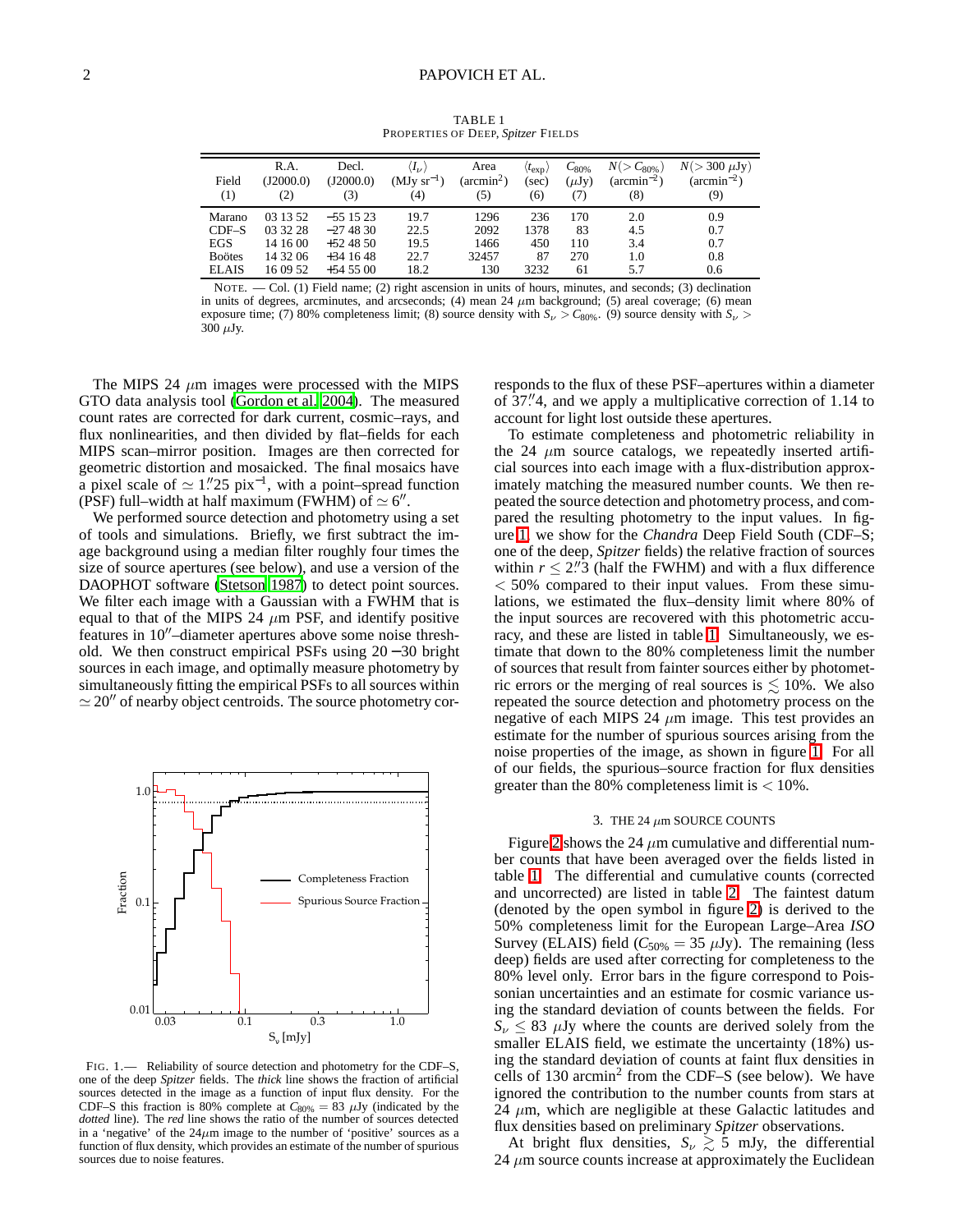

<span id="page-2-0"></span>FIG. 2.— Cumulative (*Left* panel) and differential (*Right* panel) 24µm number counts. The differential counts have been normalized to a Euclidean slope,  $dN/dS_V \sim S_V^{-2.5}$ . The solid stars show the average counts from all the *Spitzer* fields (see Table [1\)](#page-1-0), and corrected for completeness to their respective 80% limits. The open star corresponds to counts brighter than the 50% completeness limit from the ELAIS field. The error bars correspond to counting uncertainties and a cosmic–variance estimate based on the standard deviation of the field–to–field counts from the different fields. Each flux bin is  $\Delta(\log S_\nu) = 0.15$  dex. The shaded diamonds correspond to *IRAS* 25  $\mu$ m number counts from [Hacking & Soifer \(1991,](#page-3-16) and adjusted assuming  $\nu_{24}S_{\nu}(24\mu m) = \nu_{25}S_{\nu}(25\mu m)$ ). The curves show the predictions from various contemporary models from the literature (see figure inset; and adjusted slightly to match the observed *IRAS* counts), and a model based on the local *ISO*  $15\mu m$  luminosity function and assuming non–evolving galaxy SEDs.

rate,  $dN/dS_v \sim S^{-2.5}$ , which extends the trends observed by the IRAS 25  $\mu$ m population by two orders of magnitude [\(Hacking & Soifer 1991](#page-3-16); [Shupe et al. 1998](#page-3-17)). For  $S_v \simeq 0.4 -$ 4 mJy, the 24  $\mu$ m counts increase at super–Euclidean rates, and peak near 0.2−0.4 mJy. This observation is similar to the trend observed in the *ISO* 15  $\mu$ m source counts [\(Elbaz et al.](#page-3-18) [1999\)](#page-3-18), but the peak in the 24  $\mu$ m differential source counts occurs at fluxes fainter by a factor  $\approx 2.0$ . The peak lies above the 80% completeness limit for nearly all fields, and is seen in the counts of the fields individually. Thus the observed turn over is quite robust. The counts converge rapidly with a sub–Euclidean rate at  $\leq 0.2$  mJy. We broadly fit the faint–end  $(S_{\nu} \simeq 35 - 130 \,\mu Jy)$  of the differential number counts using a powerlaw,  $dN/dS_v = C(S_v/1 \text{ mJy})^{-\alpha}$ , with  $\alpha = -1.5 \pm 0.1$ . This result is consistent with a separate analysis based solely on the ELAIS field [\(Chary et al. 2004\)](#page-3-19).

The observed counts are strongly inconsistent with expectations from non–evolving models of the local IR–luminous population. In figure [2,](#page-2-0) we show the 24  $\mu$ m counts derived from the local luminosity function at *ISO* 15  $\mu$ m [\(Xu 2000\)](#page-3-20) and assuming local galaxy SEDs [\(Dale et al. 2001\)](#page-3-7). We have used the the local *ISO* 15  $\mu$ m luminosity function, because the *k*–correction between rest–frame *ISO* 15  $\mu$ m and observed MIPS 24  $\mu$ m bands is minimized at higher redshifts ( $z \sim 0.6$ ), which is more appropriate for the counts at fainter flux densities. However, using the local *IRAS* 25  $\mu$ m luminosity function [\(Shupe et al. 1998](#page-3-17)) yields essentially identical results. While the non–evolving fiducial model is consistent with the observed 24  $\mu$ m counts for  $S_\nu \gtrsim 20$  mJy, it underpredicts the counts at  $S_\nu \lesssim 0.4$  mJy by more than a factor of 10.

Because the deep *Spitzer* fields are measured in many sightlines with large solid angle, we can estimate the fluctuations in the number of sources as a function of sky area and flux density in smaller–sized fields. For example, in the CDF–S, which achieves an 80%–completeness limit of 83  $\mu$ Jy over  $\simeq 0.6$  deg<sup>2</sup> (see table [1](#page-1-0) and figure [1\)](#page-1-1), we have computed

the variance in the number of sources in solid angles of 100 and 300 arcmin<sup>2</sup>. For the sources that span the peak in the differential counts  $(0.1 - 1 \text{ mJy})$ , the fluctuation in the number of sources in flux–density bins of 0.15 dex is roughly 15% in these areas. This implies that small–sized fields suffer sizable field–to–field variation in the number of counts from the cosmic variance of source clustering. This effect is present in even larger fields: the number density of sources brighter than 0.3 mJy varies by  $\sim$  10% in fields of  $\sim$  0.5 deg<sup>2</sup> (table [1\)](#page-1-0), and is consistent with fluctuations expected from galaxy clustering on fields of this size at *z* ∼ 1, (scale lengths of 20−70 Mpc). The counts presented here average over fields from many sightlines and significantly larger areas. We conservatively estimate that variations due to galaxy clustering correspond to uncertainties in the number counts of a less than a few percent in each flux bin.

# 4. INTERPRETATION AND DISCUSSION

The form of the observed 24  $\mu$ m source counts differs strongly from predictions of various contemporary models (see figure [2\)](#page-2-0). Four of the models are phenomenological in approach, which parameterize the evolution of IR– luminous galaxies in terms of density and luminosity to match observed counts from *ISO*, radio, sub–mm, and other datasets. Several of these models [\(Chary & Elbaz 2001](#page-3-10); [King & Rowan–Robinson 2003;](#page-3-21) [Xu et al. 2003\)](#page-3-22) show a rapid increase in the number of sources at super–Euclidean rates at relatively bright flux densities ( $S_\nu \gtrsim 10 \text{ mJy}$ ) and peak near 1 mJy. These models generally predict a redshift distribution for the MIPS 24  $\mu$ m population that peaks near *z* ~ 1, based largely on expectations from the *ISO* populations, and they overpredict the 24  $\mu$ m number counts by factors of 2 − 3 at ∼ 1 mJy. The [Lagache et al.](#page-3-23) [\(2003\)](#page-3-23) model predicts a roughly Euclidean increase in the counts for  $S_{\nu} > 10$  mJy. The shape of the counts in this model is similar to the observed distribution, but it peaks at  $S_v \sim 1$  mJy, at higher flux densities than the observed counts. This model predicts a redshift distribu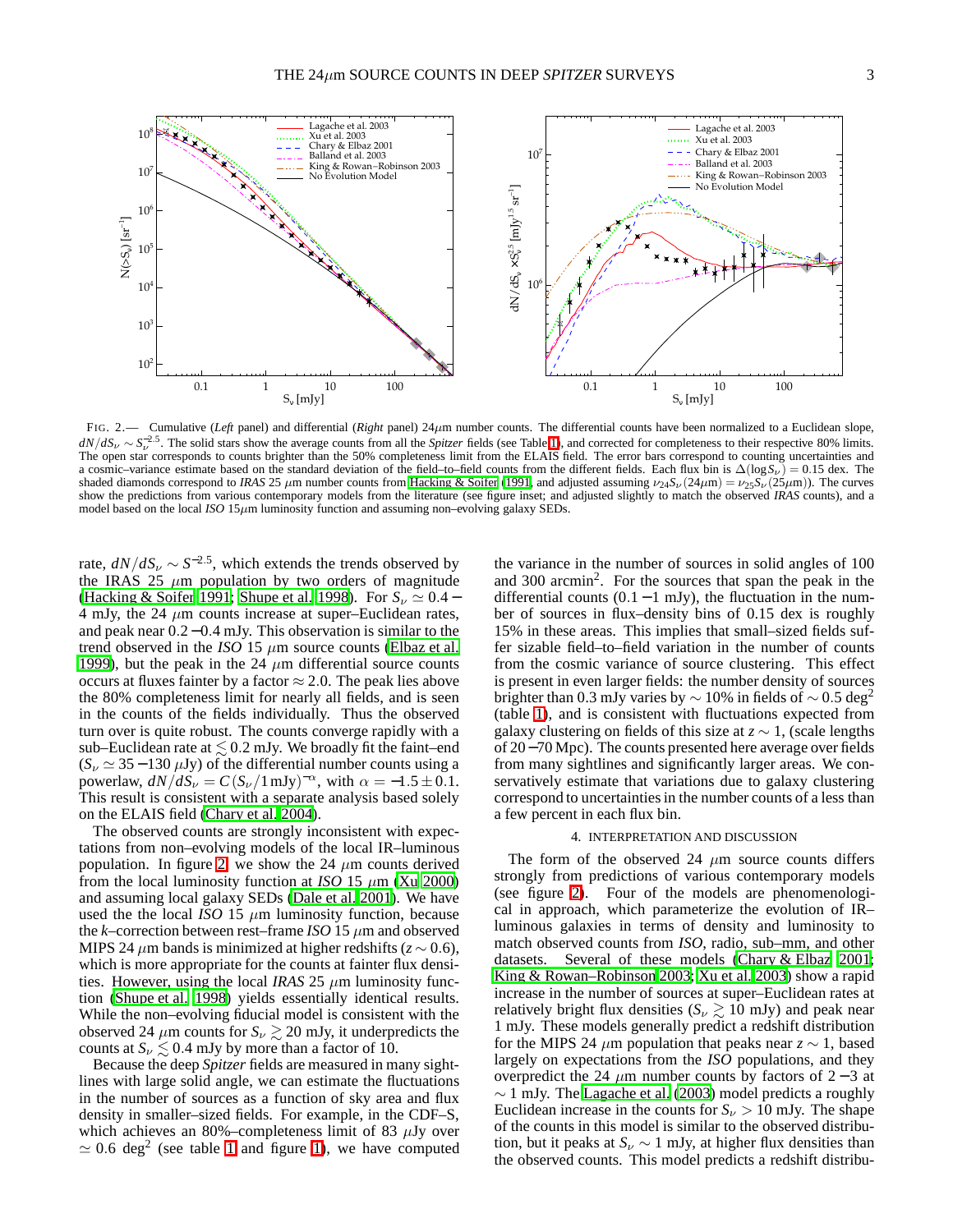tion that peaks near  $z \sim 1$ , but tapers slowly with a significant population of IR–luminous galaxies out to  $z \gtrsim 2$  [\(Dole et al.](#page-3-13) [2003\)](#page-3-13).

The model of Balland, Devriendt, & Silk (2003) is based on semi–analytical hierarchical models within the Press– Schecter formalism in which galaxies identified as 'interacting' are assigned IR–luminous galaxy SEDs. This model includes additional physics in that the evolution of galaxies depends on their local environment and merger/interaction histories. Although this model predicts a near–Euclidean increase in the counts for  $S_v \ge 10$  mJy, the counts shift to sub–Euclidean rates at relatively bright flux densities. The semi–analytical formalism seems to not include important physics that are necessary to reproduce the excess of faint IR sources. This illustrates the need for large–area multi– wavelength studies of *Spitzer* sources to connect optical– and IR–selected sources at high redshift to understand the mechanisms that produce IR–luminous stages of galaxy evolution.

The peak in the 24  $\mu$ m differential number counts occurs at fainter flux densities than predicted from the phenomenological models based on the *ISO* results. This may suggest possibilities such as a steepening in the slope of the IR luminosity function with redshift, or evolution in the relation between the mid– and total IR. Phenomenological models which reproduce the IR background predict a faint–end slope of the IR luminosity function that should be quite shallow at high redshifts, with 'L<sup>\*</sup>' luminosities that correspond to  $L_{\rm IR} > 10^{11} L_{\odot}$  for  $z \gtrsim 1$  (see [Hauser & Dwek 2001](#page-3-6)). For most plausible IR luminosity functions, galaxies with *L* ∗ luminosities dominate the integrated luminosity density. [Elbaz et al.](#page-3-4) [\(2002](#page-3-4)) observed that the redshift distribution of objects with these luminosities in deep *ISO* surveys spans  $z \approx 0.8 - 1.2$ , and that these objects constitute a large fraction of the total cosmic IR background. Therefore, it seems logical that objects with these luminosities dominate 24  $\mu$ m number counts at 0.1 − 0.4 mJy, and it follows that their redshift distribution must lie at  $z \sim 1-3$  (i.e., where this flux density corresponds to ∼ 1011−<sup>12</sup> *L*⊙, using empirical relations from Papovich & Bell 2002). Indeed, a similar conclusion is inferred based on a revised phenomenological model using the 24  $\mu$ m number counts presented here [\(Lagache et al. 2004](#page-3-24)), and allowing for small changes in the mid–IR SEDs of IR–luminous galaxies.

- Balland, C., Devriendt, J. E. G., & Silk, J. 2003, MNRAS, 343, 107
- <span id="page-3-10"></span>Chary, R. R., & Elbaz, D. 2001, ApJ, 556, 562
- <span id="page-3-19"></span>Chary, R. R. et al. 2004, ApJS, this issue
- <span id="page-3-7"></span>Dale, D. A., Helou, G., Contursi, A., Silbermann, N. A., & Kolhatkar, S. 2001, ApJ, 549, 215
- Dole, H., et al. 2001, A&A, 372, 364
- <span id="page-3-13"></span><span id="page-3-5"></span>Dole, H., Lagache, G., & Puget, J.–P. 2003, ApJ, 585, 617
- <span id="page-3-18"></span>Elbaz, D., et al. 1999, A&A, 351, L37
- <span id="page-3-4"></span>Elbaz, D., Cesarsky, C. J., Chanial, P., Aussel, H., Franceschini, A., Fadda, D., & Chary, R. R. 2002, A&A, 384, 848
- <span id="page-3-0"></span>Fixsen, D. J., Dwek, E., Mather, J. C., Bennett, C. L., & Shafer, R. A. 1998, ApJ, 508, 123
- <span id="page-3-3"></span>Franceschini, A., Aussel, H., Cesarsky, C. J., Elbaz, D., & Fadda, D. 2001, A&A, 378, 1
- <span id="page-3-14"></span>Gordon, K. et al. 2004, PASP, submitted
- <span id="page-3-16"></span>Hacking, P., & Soifer, B. T. 1991, ApJ, 367, L49
- Hauser, M. G., et al. 1998, ApJ, 508, 25
- <span id="page-3-6"></span><span id="page-3-1"></span>Hauser, M. G. & Dwek, E. 2001, ARA&A, 39, 249
- <span id="page-3-26"></span>Kashlinsky, A. & Odenwald, S. 2000, ApJ, 528, 74
- <span id="page-3-21"></span>King, A. J., & Rowan-Robinson, M. 2003, MNRAS, 339, 260

Examples of MIPS 24  $\mu$ m sources at these redshifts and luminosities have been readily identified in optical ancillary data [\(Le Floc'h et al. 2004\)](#page-3-25). We therefore attribute the the peak in the 24  $\mu$ m differential number counts at fainter flux densities to a population of luminous IR galaxies at redshifts higher than explored by *ISO*.

Integrating the differential source–count distribution provides an estimate for their contribution to the cosmic IR background at 24  $\mu$ m, i.e,  $I_{\nu} = \int dN/dS_{\nu} S_{\nu} dS_{\nu}$ . For sources brighter than 60  $\mu$ Jy, we derive a lower limit on the total background of  $\nu I_{\nu}$ (24 $\mu$ m) = 1.9 ± 0.6 nW m<sup>-2</sup> sr<sup>-1</sup>. Due to the steep nature of the source counts, most of this background emission results from galaxies with fainter apparent flux densities. We find that  $\simeq 60\%$  of the 24  $\mu$ m background originates in galaxies with  $S_v \leq 0.4$  mJy, and therefore the galaxies responsible for the peak in the differential source counts also dominate the total background emission. Our result is consistent with the *COBE* DIRBE upper limit  $\nu I_{\nu}(25\mu m) < 7$  nW m<sup>-2</sup> sr<sup>-1</sup> inferred from fluctuations in the IR background [\(Kashlinsky & Odenwald 2000;](#page-3-26) [Hauser & Dwek 2001\)](#page-3-6). As a further estimate on the total 24  $\mu$ m background intensity, we have extrapolated the number counts for  $S_v < 60 \mu Jy$ using the fit to the faint–end slope of the 24  $\mu$ m number counts in § 3. Under this assumption, we find that sources with  $S_v < 60 \mu Jy$  would contribute  $0.8^{+0.9}_{-0.4}$  nW m<sup>-2</sup> sr<sup>-1</sup> to the 24  $\mu$ m background, which when summed with the above measurement yields an estimate of the total background of  $\nu I_{\nu}^{(\text{tot})}(24\mu\text{m}) = 2.7^{+1.1}_{-0.7}$  nW m<sup>-2</sup> sr<sup>-1</sup>. For this value, the sources detected in the deep *Spitzer* 24  $\mu$ m surveys produce  $\sim$  70% of the total 24  $\mu$ m background.

We acknowledge our colleagues for stimulating conversations, the SSC staff for efficient data processing, Thomas Soifer and the IRS team for executing the Boötes–field observations, Daniel Eisenstein for cosmology discussions, Jim Cadien for his assistance with the data reduction, and the entire *Spitzer* team for their concerted effort. We also thank the referee, Matthew Malkan, for a thorough and insightful report. Support for this work was provided by NASA through Contract Number 960785 issued by JPL/Caltech.

## <span id="page-3-25"></span><span id="page-3-24"></span><span id="page-3-23"></span><span id="page-3-12"></span><span id="page-3-2"></span>**REFERENCES**

- Lagache, G., Dole, H., & Puget, J.–L. 2003, MNRAS, 338, 555
- Lagache, G., et al. 2004, ApJS, this issue
- Le Floc'h, E. et al. 2004, ApJS, this issue
- Madau, P. & Pozzetti, L. 2000, MNRAS, 312, 9
- Papovich, C. & Bell, E. F. 2002, ApJ, 579, L1
- Rieke, G. & Low, F. 1972, ApJ, 176, 95
- Rieke, G. et al. 2004, ApJS, this issue
- Roussel, H., Sauvage, M., Vigroux, L. & Bosma, A. 2001, A&A, 372, 427
- <span id="page-3-17"></span><span id="page-3-11"></span><span id="page-3-9"></span><span id="page-3-8"></span>Shupe, D. L., Fang, F., Hacking, P. B., & Huchra, J. P. 1998, ApJ, 501, 597
- Spinoglio, L., Malkan, M. A., Rush, B., Carrasco, L., & Recillas–Cruz, E. 1995, ApJ, 453, 616
- Soifer, B. T., Neugebauer, G., & Houck, J. R. 1987, ARA&A, 25, 187
- Soifer, B. T., & Neugebauer, G. 1991, AJ, 101, 354
- Stetson, P. B. 1987, PASP, 99, 191
- <span id="page-3-22"></span><span id="page-3-20"></span><span id="page-3-15"></span>Xu, C. 2000, ApJ, 541, 134
- Xu, C., Lonsdale, C. J., Shupe, D. L., Franceschini, A., Martin, C., & Schiminovich, D. 2003, ApJ, 587, 90